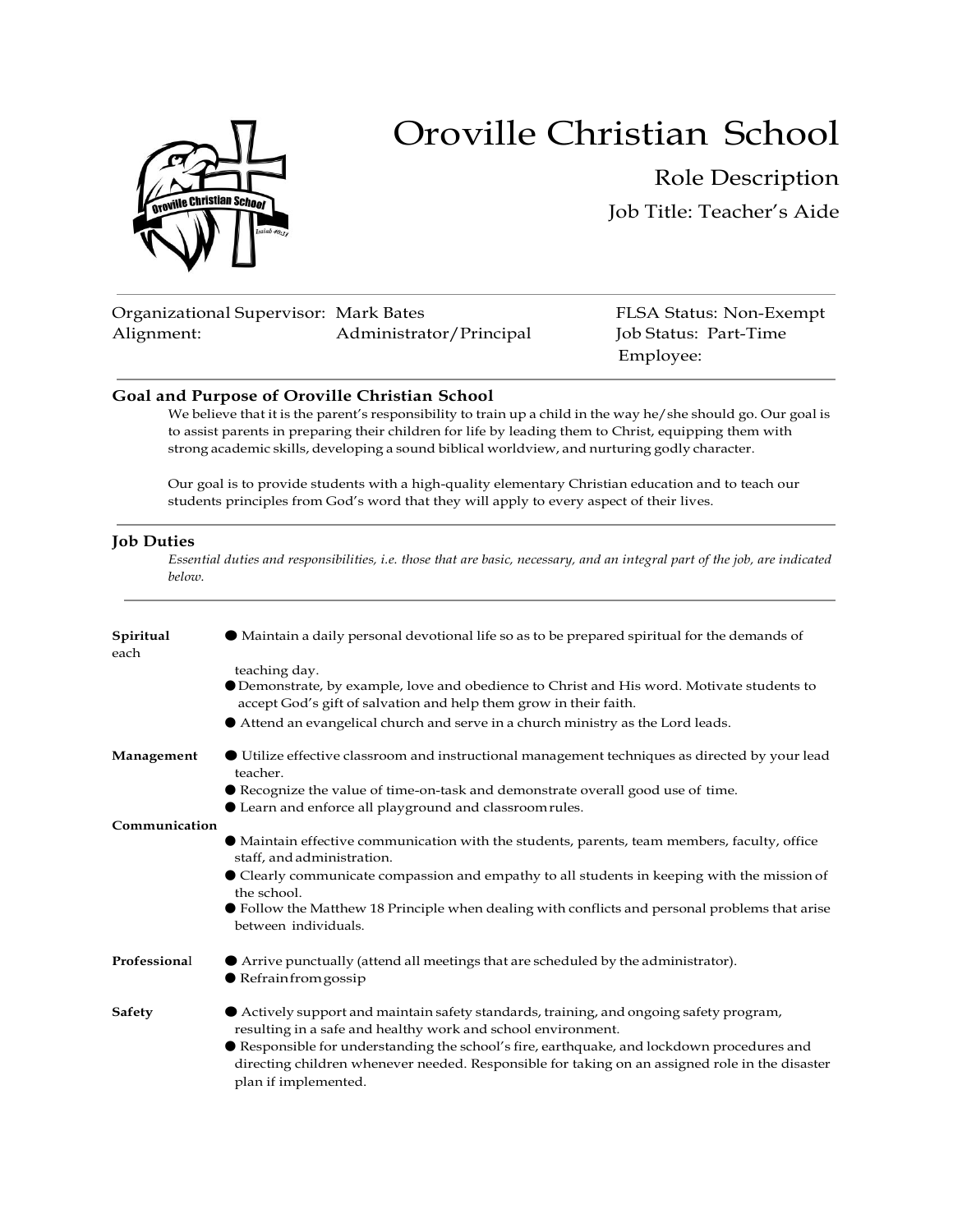### **Oroville Christian School**

Role Description - Teacher's aide

## **Relationships, Qualifications and Requirements, and Competencies** Key ● Report to: K-8 Principal/Administrator Relationships ● Supervision of: Students ● Ministry Partners: Oroville Evangelical Free Church Volunteers and Members, General Community, Servant Leaders and Staff Members **Role** ● Education Must have the following: **Qualification Contains Container Contains Act of the High-School Diploma or Higher and Requirements Experience and** - Demonstrate Christ-like attributes in speech and actions. Expertise: - Demonstrate spiritual maturity, academic ability, and leadership qualities. - Experience working with children in a teaching/supervisory capacity. **Employment** -Mustpassapre-employmentreferenceandbackgroundscreen. **Requirements:** - Proof of legal authorization to work in the United States. - CPR and FirstAid - T.B. Test **Equipment Used:** - Computer, telephone, and general office equipment. - General School/classroom equipment and craft supplies. - Answer keys - Walkie Talkie andwhistle **Physical Demands** - The physical demands and work environment characteristics are representative of **and Work** those that must be met by an employee to successfully perform the essential functions **Environment:** of this job. Reasonable accommodations may be made to enable individuals with disabilities to perform the essential functions.

● Comply with requirements to report reasonable suspicion of physical abuse.

● Responsible for filling out an "Ouch or Accident" report whenever administering first aid to a

child needing more than a bandaid or ice pack. ● Use a walkie talkie while on allrecess duties.

**Safety Cont.**

**PHYSICAL:** The employee is regularly required to talk and hear. The employee is frequently required to stand, walk, sit, use hands, and fingers to handle or feel, and reach with hands and arms. The employee is occasionally required to climb, stoop, kneel, crouch, or crawl. The employee will lift and/or move up to 30 pounds. Specific vision abilities required by this job include close vision, distance vision, peripheral vision and the ability to adjust focus. While performing the duties of this job, the employee is occasionally exposed to outside weather conditions. The employee is regularly in a typical school/classroom environment with adequate light and moderate noise levels.

**SITE:** A teacher's aide must assist in gathering children together on the parking lot into a cohesive unit and to be able to move the children from an area on the parking lot and into the building.